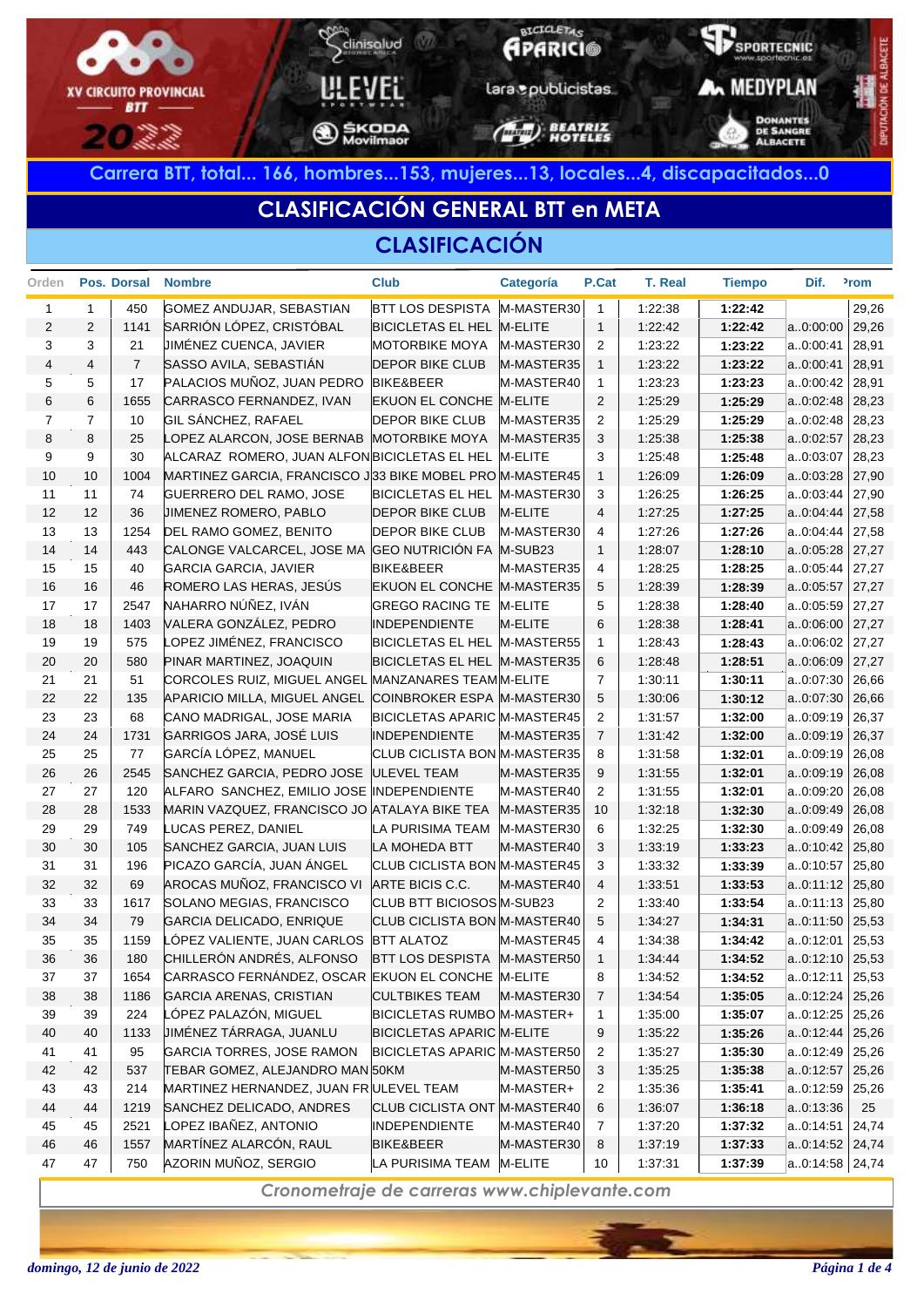

# **CLASIFICACIÓN GENERAL BTT en META**

#### **CLASIFICACIÓN**

| Orden |    | Pos. Dorsal | <b>Nombre</b>                                            | <b>Club</b>                       | Categoría           | P.Cat           | T. Real | <b>Tiempo</b> | Dif.              | <sup>2</sup> rom |
|-------|----|-------------|----------------------------------------------------------|-----------------------------------|---------------------|-----------------|---------|---------------|-------------------|------------------|
| 48    | 48 | 2524        | CASTILLO SORO, FRANCISCO                                 | C.C.MONOVER                       | M-MASTER45          | $5\phantom{.0}$ | 1:37:56 | 1:38:10       | a0:15:29          | 24,48            |
| 49    | 49 | 108         | ALCAÑIZ GONZALEZ, JOSE                                   | <b>INDEPENDIENTE</b>              | M-MASTER40          | 8               | 1.38.07 | 1:38:11       | a0:15:30          | 24,48            |
| 50    | 50 | 2523        | BERTOMEU GOMEZ, JOSE JAVIE                               | <b>INDEPENDIENTE</b>              | M-MASTER50          | $\overline{4}$  | 1:38:05 | 1:38:20       | a0:15:39          | 24,48            |
| 51    | 51 | 150         | PARREÑO DIAZ, OMAR                                       | <b>ULEVEL TEAM</b>                | M-MASTER35          | 11              | 1:38:26 | 1:38:31       | a0:15:50          | 24,48            |
| 52    | 52 | 1849        | GOMEZ MOLINA, JOSE ANTONIO                               | <b>ATALAYA BIKE TEA</b>           | M-MASTER55          | $\overline{2}$  | 1:38:28 | 1:38:45       | a0:16:04          | 24,48            |
| 53    | 53 | 142         | SAIZ ESCRIBANO, JUAN                                     | <b>BTT BICIQUINGOS</b>            | M-MASTER55          | 3               | 1:39:03 | 1:39:08       | a0:16:27          | 24,24            |
| 54    | 54 | 2532        | SERRA VICENTE, INOCENCIO                                 | <b>GENUINS FACTORY</b>            | M-MASTER40          | 9               | 1:39:18 | 1:39:18       | a0:16:37          | 24,24            |
| 55    | 55 | 2529        | FITO DOMÍNGUEZ, JUAN FRAN                                | <b>BTT ALATOZ</b>                 | M-ELITE             | 11              | 1.39.14 | 1:39:30       | a0:16:49          | 24,24            |
| 56    | 56 | 1202        | EGIDO DELTELL, ZOEL                                      | <b>CC TEAM PDL</b>                | M-ELITE             | 12              | 1:39:33 | 1:39:41       | a0:17:00          | 24,24            |
| 57    | 57 | 2541        | MARTOS CARRILLO, JOSE MANU CC RAFA VALLS                 |                                   | M-MASTER35          | 12              | 1:39:29 | 1:39:42       | a0:17:01          | 24,24            |
| 58    | 58 | 92          | MARTÍNEZ LINARES, JOSE LUIS                              | <b>ULEVEL TEAM</b>                | M-MASTER55          | $\overline{4}$  | 1:40:01 | 1:40:06       | a0:17:25          | 24               |
| 59    | 59 | 602         | GÓMEZ MARTÍNEZ, JOSÉ                                     | <b>BTT ALATOZ</b>                 | M-MASTER40          | 10              | 1:40:07 | 1:40:11       | a0:17:29          | 24               |
| 60    | 60 | 97          | PALACIOS VALERA, IVAN                                    | <b>BTT POCO A POCO</b>            | M-MASTER40          | 11              | 1:40:11 | 1:40:14       | a0:17:33          | 24               |
| 61    | 61 | 153         | RODRÍGUEZ BELMONTE, FELIPE                               | <b>LOS FATIGAS</b>                | M-MASTER45          | 6               | 1:40:10 | 1:40:15       | a0:17:34          | 24               |
| 62    | 62 | 140         | CASADO ALVAREZ, DAVID                                    | <b>ADENTEC</b>                    | M-MASTER40          | 12              | 1:40:54 | 1:41:01       | a0:18:20          | 23,76            |
| 63    | 63 | 1084        | RODRÍGUEZ BRU, EDUARDO                                   | A.PEÑA BTT LOS TO M-ELITE         |                     | 13              | 1:41:09 | 1:41:24       | a0:18:43          | 23,76            |
| 64    | 64 | 195         | LOPEZ PARRA, JUAN GABRIEL                                | CLUB CICLISMO SA M-MASTER35       |                     | 13              | 1:41:25 | 1:41:31       | a0:18:49          | 23,76            |
| 65    | 65 | 2522        | SÁNCHEZ CUEVAS, PEDRO JOSÉ INDEPENDIENTE                 |                                   | M-MASTER30          | 9               | 1:42:04 | 1:42:18       | a0:19:37          | 23,52            |
| 66    | 66 | 773         | GARCÍA CABAÑERO, OSCAR                                   | PEÑA BTT CENIZAT M-MASTER30       |                     | 10              | 1:42:04 | 1:42:20       | a0:19:39          | 23,52            |
| 67    | 67 | 516         | VILLENA RODRIGUEZ, JAVIER                                | BICICLETAS EL HEL M-SUB23         |                     | 3               | 1:42:09 | 1:42:20       | a0:19:39          | 23,52            |
| 68    | 68 | 555         | PEREZ SANCHEZ, MARIO                                     | ADVENTURE BIKE R M-MASTER55       |                     | 5               | 1:42:11 | 1:42:20       | a0:19:39          | 23,52            |
| 69    | 69 | 266         | MOLINA MONTEAGUDO, TOMAS                                 | <b>INDEPENDIENTE</b>              | M-MASTER35          | 14              | 1:42:49 | 1:42:58       | a0:20:17          | 23,52            |
| 70    | 70 | 231         | NAVARRO CEBRIAN, JUAN ANGE                               | ARTE BICIS C.C.                   | M-MASTER45          | $\overline{7}$  | 1:43:11 | 1:43:19       | a0:20:38          | 23,30            |
| 71    | 71 | 2527        | JUAN LAHUERTA, RUBEN                                     | <b>INDEPENDIENTE</b>              | M-MASTER35          | 15              | 1:43:08 | 1:43:22       | a0:20:41          | 23,30            |
| 72    | 72 | 171         | RUMBO CABEZUELO, MIGUEL AN BICICLETAS RUMBO M-MASTER40   |                                   |                     | 13              | 1:43:18 | 1:43:24       | a0:20:43          | 23,30            |
| 73    | 73 | 395         | <b>GRANDE TERCERO, ALVARO</b>                            | ARTE BICIS C.C.                   | M-SUB <sub>23</sub> | 4               | 1:43:37 | 1:43:42       | a0:21:01          | 23,30            |
| 74    | 74 | 1575        | MUÑOZ SAIZ, HUGO                                         | BTT LOS DESPISTA M-MASTER35       |                     | 16              | 1:43:32 | 1:43:48       | a0:21:07          | 23,30            |
| 75    | 75 | 215         | CEBRIÁN HUEDO, JUAN PABLO                                | <b>BTT POCO A POCO</b>            | M-MASTER35          | 17              | 1:44:03 | 1:44:09       | a0:21:27          | 23,07            |
| 76    | 76 | 566         | CUÉLLAR SALVATIERRA, MARCIA ALBACETE CYCLING M-MASTER40  |                                   |                     | 14              | 1:43:55 | 1:44:10       | a0:21:29          | 23,07            |
| 77    | 77 | 800         | GARCÍA GONZÁLEZ, JESÚS                                   | TEAM PREMIER HEL M-MASTER45       |                     | 8               | 1:45:00 | 1:45:14       | a0:22:33          | 22,85            |
| 78    | 78 | 1033        | PEREZ MARTINEZ, ANTON                                    | LA MANCHUELA EXT M-MASTER45       |                     | 9               | 1:44:47 | 1:45:16       | a0:22:35          | 22,85            |
| 79    | 79 | 156         | FERNANDEZ NAVARRO, JUAN                                  | BICICLETAS APARIC M-MASTER40      |                     | 15              | 1:45:29 | 1:45:37       | a0:22:55          | 22,85            |
| 80    | 80 | 1355        | CIFUENTES PEREZ, DANIEL                                  | <b>INDEPENDIENTE</b>              | M-MASTER35          | 18              | 1:46:06 | 1:46:24       | a0:23:43          | 22,64            |
| 81    | 81 | 1742        | FUENTES SÁNCHEZ, FRANCISCO                               | INDEPENDIENTE                     | M-ELITE             | 14              | 1:46:18 | 1:46:31       | a0:23:49          | 22,64            |
| 82    | 82 | 735         | MARTIN LOPEZ, DIEGO                                      | LA PURISIMA TEAM                  | M-MASTER55          | 6               | 1:46:22 | 1:46:34       | a0:23:52          | 22,64            |
| 83    | 83 | 618         | RODENAS MOLINA, JOSE LUIS                                | <b>BTT POCO A POCO</b>            | M-MASTER35          | 19              | 1:46:28 | 1:46:44       | a0:24:03          | 22,64            |
| 84    | 84 | 538         | GIMÉNEZ NIETO, JESUS MANUEL A.PEÑA BTT LOS TO M-MASTER40 |                                   |                     | 16              | 1:46:29 | 1:46:45       | a0:24:03          | 22,64            |
| 85    | 85 | 486         | NAVALON AVILA, JOSE ANTONIO                              | <b>ULEVEL TEAM</b>                | M-MASTER40          | 17              | 1:46:35 | 1:46:45       | a0:24:04          | 22,64            |
| 86    | 86 | 179         | TERCERO MARTINEZ, JOSE ANT                               | ARTE BICIS C.C.                   | M-MASTER45          | 10              | 1:46:42 | 1:46:47       | a0:24:06          | 22,64            |
| 87    | 87 | 1132        | <b>GOMEZ GARCIA, PEDRO</b>                               | BICICLETAS APARIC M-MASTER35      |                     | 20              | 1:47:26 | 1:47:44       | a0:25:02          | 22,42            |
| 88    | 88 | 2535        | MARTÍNEZ LOPEZ, MIGUEL ÁNGE INDEPENDIENTE                |                                   | M-MASTER35          | 21              | 1:47:27 | 1:47:45       | a0:25:03          | 22,42            |
| 89    | 89 | 1376        | NAVARRO DE LA CRUZ, PEDRO A INDEPENDIENTE                |                                   | M-MASTER35          | 22              | 1:47:43 | 1:47:55       | a0.25:13          | 22,42            |
| 90    | 90 | 1726        | SAEZ FERNANDEZ, JOSE ANTONI INDEPENDIENTE                |                                   | M-MASTER35          | 23              | 1:47:40 | 1:47:57       | $a.0:25:16$ 22,42 |                  |
| 91    | 91 | 250         | MARTÍNEZ VALERA, SANTIAGO J                              | <b>MTB MADRIGUERAS M-MASTER45</b> |                     | 11              | 1:47:51 | 1:48:02       | a0:25:20          | 22,22            |
| 92    | 92 | 630         | GONZALEZ FRUTOS, PEDRO                                   | C.D. TRICICLON                    | M-MASTER55          | 7               | 1:47:49 | 1:48:02       | a0:25:21          | 22,22            |
| 93    | 93 | 1176        | RANZATO LÓPEZ, RAUL                                      | <b>BTT POCO A POCO</b>            | M-SUB <sub>23</sub> | 5               | 1:47:49 | 1:48:08       | a0:25:27          | 22,22            |
| 94    | 94 | 1363        | CARRILLO GAY, FERNANDO                                   | LA PURISIMA TEAM                  | M-MASTER35          | 24              | 1:48:04 | 1:48:12       | $a.0:25:31$ 22,22 |                  |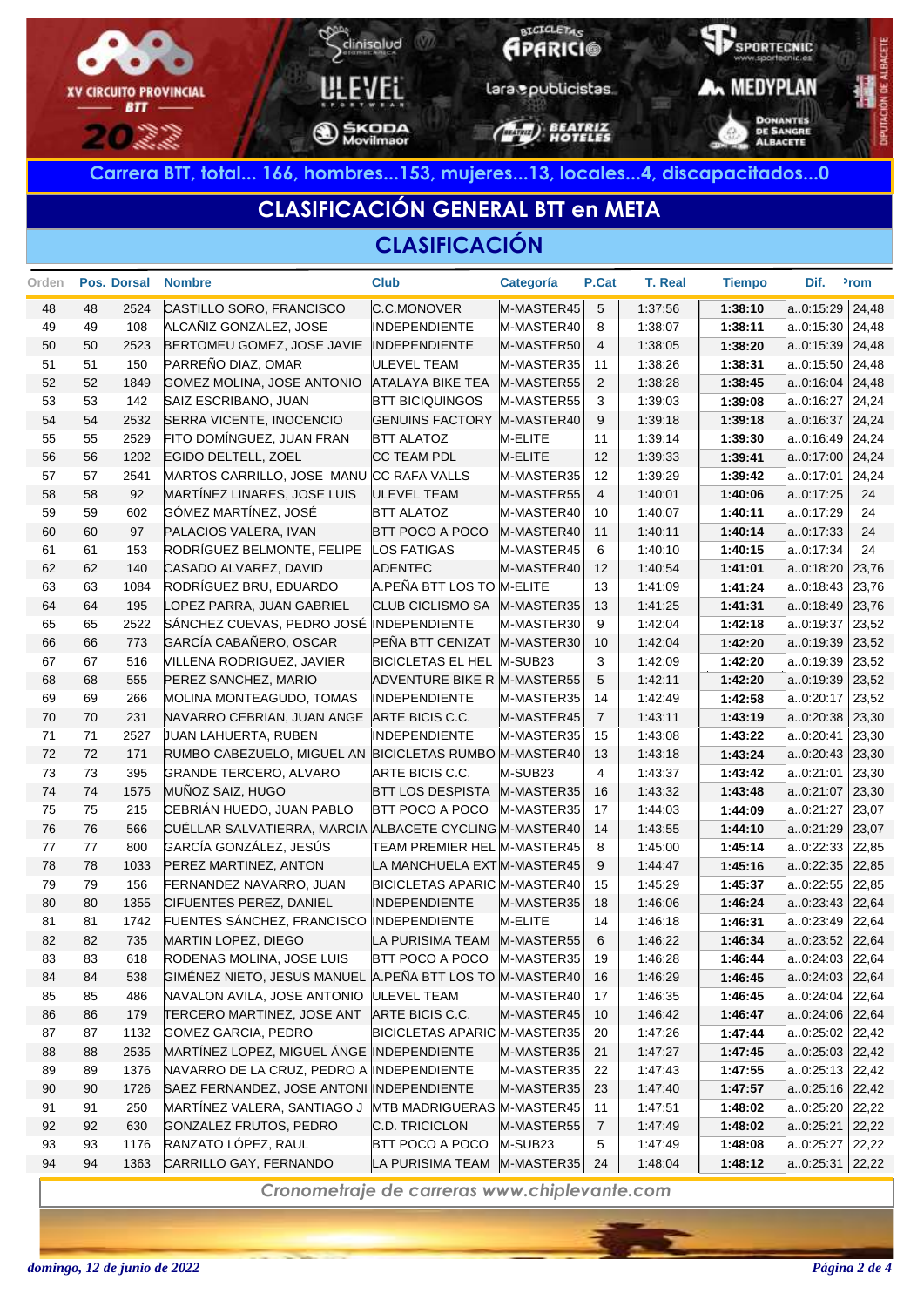

# **CLASIFICACIÓN GENERAL BTT en META**

#### **CLASIFICACIÓN**

| Orden |     | Pos. Dorsal | <b>Nombre</b>                                           | <b>Club</b>                         | Categoría  | P.Cat                | <b>T. Real</b> | <b>Tiempo</b> | Dif.      | <sup>2</sup> rom |
|-------|-----|-------------|---------------------------------------------------------|-------------------------------------|------------|----------------------|----------------|---------------|-----------|------------------|
| 95    | 95  | 170         | PEREZ ATENCIA, MIGUEL ANGEL ALBACETE CYCLING M-MASTER45 |                                     |            | 12                   | 1:48:14        | 1:48:18       | a0:25:37  | 22,22            |
| 96    | 96  | 209         | GARCIA ATIENZA, JUAN ÁNGEL                              | FERROICE-CONTRA M-MASTER50          |            | 5                    | 1:48:12        | 1:48:19       | a0:25:38  | 22,22            |
| 97    | 97  | 185         | <b>VILLAR GARRIGOS, ALFONSI</b>                         | FERROICE-CONTRA F-MASTER50          |            | $\blacktriangleleft$ | 1:48:13        | 1:48:19       | a.0:25:38 | 22,22            |
| 98    | 98  | 1766        | ORTIN SORIANO, ANTONIO JOSE                             | LA PURISIMA TEAM                    | M-MASTER30 | 11                   | 1:48:29        | 1:48:45       | a0:26:04  | 22,22            |
| 99    | 99  | 2531        | SANCHEZ TENDERO, LUTGARDO                               | ¿QUEPASAPORAHI? M-MASTER55          |            | 8                    | 1:48:47        | 1:49:05       | a0:26:24  | 22,01            |
| 100   | 100 | 2534        | <b>FELIPE CATALAN, ALBERTO</b>                          | <b>INDEPENDIENTE</b>                | M-MASTER45 | 13                   | 1:48:59        | 1:49:16       | a0:26:34  | 22,01            |
| 101   | 101 | 747         | ORTUÑO ORTEGA, JOSE FRANCI                              | LA PURISIMA TEAM                    | M-MASTER35 | 25                   | 1:49:03        | 1:49:18       | a0:26:36  | 22,01            |
| 102   | 102 | 189         | BENEYTO SENENT, JUAN JOSE                               | ARTE BICIS C.C.                     | M-MASTER55 | 9                    | 1:49:10        | 1:49:18       | a0:26:36  | 22,01            |
| 103   | 103 | 110         | GIMENEZ MARTINEZ, MANUEL                                | <b>BICIS MANOLIN CAU M-MASTER45</b> |            | 14                   | 1:49:10        | 1:49:19       | a0:26:37  | 22,01            |
| 104   | 104 | 263         | <b>GIMENEZ MARTINEZ, NIEVES</b>                         | <b>BICIS MANOLIN CAU F-MASTER35</b> |            | $\overline{1}$       | 1:49:09        | 1:49:19       | a.0:26:37 | 22,01            |
| 105   | 105 | 2530        | LÓPEZ DÍAZ, RUBÉN                                       | <b>INDEPENDIENTE</b>                | M-MASTER30 | 12                   | 1:49:23        | 1:49:31       | a0:26:50  | 22,01            |
| 106   | 106 | 213         | GÓMEZ MARTÍNEZ, GUILLERMO                               | C.C. VALDEGANGA                     | M-MASTER40 | 18                   | 1:49:52        | 1:49:59       | a0:27:18  | 22,01            |
| 107   | 107 | 1328        | GALIANO ARENAS, JUAN LUIS                               | <b>BTT LA RODA</b>                  | M-MASTER40 | 19                   | 1:49:48        | 1:50:02       | a0:27:21  | 21,81            |
| 108   | 108 | 2520        | ROMÁN PUCHE, ALEJANDRO                                  | LA PURISIMA TEAM                    | M-MASTER35 | 26                   | 1:50:11        | 1:50:22       | a0:27:40  | 21,81            |
| 109   | 109 | 746         | <b>IBÁÑEZ LÓPEZ, JOSE</b>                               | LA PURISIMA TEAM                    | M-MASTER35 | 27                   | 1:50:06        | 1:50:22       | a0:27:40  | 21,81            |
| 110   | 110 | 337         | <b>ESCRIBANO PIQUERAS, LUIS</b>                         | <b>BICICLETAS RUMBO M-MASTER55</b>  |            | 10                   | 1:50:35        | 1:50:43       | a0:28:02  | 21,81            |
| 111   | 111 | 959         | PALAO GARCÍA, ÁLVARO                                    | FASTER WEAR TEA M-SUB23             |            | 6                    | 1:50:47        | 1:50:59       | a0:28:18  | 21,81            |
| 112   | 112 | 267         | MARTÍNEZ ROMERO, JOSÉ VICE                              | FERROICE-CONTRA M-MASTER50          |            | 6                    | 1:51:37        | 1:51:45       | a0:29:04  | 21,62            |
| 113   | 113 | 249         | HERNÁNDEZ NOGUERO, PEDRO                                | <b>BTT GUADALIMAR</b>               | M-MASTER45 | 15                   | 1:52:05        | 1:52:14       | a0:29:33  | 21,42            |
| 114   | 114 | 866         | UTIEL PICAZO, EMILIO JOSE                               | <b>INDEPENDIENTE</b>                | M-MASTER35 | 28                   | 1:52:20        | 1:52:36       | a0:29:55  | 21,42            |
| 115   | 115 | 206         | SÁNCHEZ GONZÁLEZ, ANTONIO                               | POZOHONDO TEAM M-MASTER+            |            | 3                    | 1:53:49        | 1:53:57       | a0:31:16  | 21,23            |
| 116   | 116 | 542         | <b>MARTÍNEZ ROMERO, MARÍA LUIS</b>                      | A.PEÑA BTT LOS TO F-MASTER35        |            | $\overline{2}$       | 1:55:08        | 1:55:15       | a.0:32:34 | 20,86            |
| 117   | 117 | 918         | GARCIA PEREZ, JULIO                                     | <b>BICISTORE VALENCI M-MASTER45</b> |            | 16                   | 1:55:03        | 1:55:17       | a0:32:35  | 20,86            |
| 118   | 118 | 816         | MICO GARCÍA, GABRIEL                                    | <b>BTT AJOS XATIVA</b>              | M-MASTER50 | $\overline{7}$       | 1:55:04        | 1:55:18       | a.0.32:36 | 20,86            |
| 119   | 119 | 401         | MARCOS MARTÍNEZ, ÁLVARO                                 | <b>INDEPENDIENTE</b>                | M-MASTER35 | 29                   | 1:55:09        | 1:55:23       | a0:32:42  | 20,86            |
| 120   | 120 | 343         | JIMENEZ AVILES, RAFAEL                                  | <b>DEPOR BIKE CLUB</b>              | M-MASTER50 | 8                    | 1.55.27        | 1:55:34       | a0:32:53  | 20,86            |
| 121   | 121 | 1056        | VALIENTE AROCA, RAÚL                                    | TALLER DE BICICLE M-ELITE           |            | 15                   | 1:55:59        | 1:56:18       | a0:33:37  | 20,68            |
| 122   | 122 | 316         | TORTOLA JIMENEZ, JULIAN                                 | BICICLETAS APARIC M-MASTER+         |            | $\overline{4}$       | 1:57:02        | 1:57:11       | a0:34:30  | 20,51            |
| 123   | 123 | 309         | MOYA LÓPEZ, JOSE LUIS                                   | <b>BICICLETAS APARIC M-MASTER50</b> |            | 9                    | 1.57.13        | 1:57:25       | a0:34:44  | 20,51            |
| 124   | 124 | 327         | SERRANO GONZALEZ, JOSE                                  | EKUON EL CONCHE M-MASTER+           |            | 5                    | 1:58:29        | 1:58:39       | a0:35:58  | 20,33            |
| 125   | 125 | 755         | TIERRASECA CASTELLANOS, AD                              | LOS PACHONES                        | M-MASTER30 | 13                   | 2:00:57        | 2:00:57       | a0:38:16  | 20               |
| 126   | 126 | 384         | GOMEZ GONZALEZ, SEBASTIAN                               | <b>BTT LOS DESPISTA</b>             | M-MASTER50 | 10                   | 2:01:38        | 2:01:51       | a0:39:09  | 19,83            |
| 127   | 127 | 1066        | PASTOR VILLAESCUSA, SILVIA                              | <b>ULEVEL TEAM</b>                  | F-MASTER40 | $\mathbf{1}$         | 2:03:07        | 2:03:20       | a.0:40:39 | 19,51            |
| 128   | 128 | 93          | MIRALLES PEREZ, ANTONIO                                 | <b>ULEVEL TEAM</b>                  | M-MASTER40 | 20                   | 2:03:08        | 2:03:22       | a0:40:40  | 19,51            |
| 129   | 129 | 313         | SANCHEZ SESA, RAFAEL VICENT                             | <b>ULEVEL TEAM</b>                  | M-MASTER40 | 21                   | 2:03:12        | 2:03:22       | a0.40:40  | 19,51            |
| 130   | 130 | 1377        | LÓPEZ SUÁREZ, VÍCTOR MANUEL INDEPENDIENTE               |                                     | M-MASTER35 | 30                   | 2:03:07        | 2:03:23       | a0:40:42  | 19,51            |
| 131   | 131 | 718         | LARIO CASTELLANOS, MAURICIO                             | HOMBRES BICIS Y V M-MASTER50        |            | 11                   | 2:03:35        | 2:03:54       | a0:41:13  | 19,51            |
| 132   | 132 | 373         | MARTINEZ SANCHEZ, FRANCISC                              | <b>DEPOR BIKE CLUB</b>              | M-MASTER45 | 17                   | 2:05:16        | 2:05:35       | a0:42:53  | 19,2             |
| 133   | 133 | 275         | GONZÁLEZ CALVO, JOSÉ                                    | BICICLETAS APARIC M-MASTER+         |            | 6                    | 2:05:56        | 2:06:10       | a0:43:28  | 19,04            |
| 134   | 134 | 2540        | PINA GONZALEZ, MARIO                                    | <b>INDEPENDIENTE</b>                | M-MASTER35 | 31                   | 2:05:53        | 2:06:11       | a0:43:29  | 19,04            |
| 135   | 135 | 851         | VIZCAÍNO BALSALOBRE, FRANCI                             | <b>INDEPENDIENTE</b>                | M-MASTER40 | 22                   | 2:07:23        | 2:07:41       | a0:44:59  | 18,89            |
| 136   | 136 | 2539        | CANO YAÑEZ, JOSÉ MIGUEL                                 | <b>INDEPENDIENTE</b>                | M-MASTER45 | 18                   | 2:07:23        | 2:07:41       | a0:45:00  | 18,89            |
| 137   | 137 | 372         | GOMEZ GONZALEZ, PEDRO                                   | <b>DEPOR BIKE CLUB</b>              | M-MASTER50 | 12                   | 2:07:41        | 2:07:59       | a0:45:17  | 18,89            |
| 138   | 138 | 1094        | <b>TERCERO ROLDAN, YOLANDA</b>                          | <b>ADVENTURE BIKE R F-MASTER45</b>  |            | $\overline{1}$       | 2:08:20        | 2:08:37       | a0:45:56  | 18,75            |
| 139   | 139 | 1099        | TERCERO ROLDAN, JOSE                                    | ADVENTURE BIKE R M-MASTER40         |            | 23                   | 2:08:20        | 2:08:38       | a0:45:57  | 18,75            |
| 140   | 140 | 847         | GONZALEZ MOLINA, IGNACIO                                | <b>INDEPENDIENTE</b>                | M-MASTER40 | 24                   | 2:08:28        | 2:08:48       | a0:46:06  | 18,75            |
| 141   | 141 | 2538        | CALDERON NAVARRO, ANTONIO                               | <b>INDEPENDIENTE</b>                | M-MASTER40 | 25                   | 2:08:27        | 2:08:48       | a0:46:06  | 18,75            |
|       |     |             |                                                         |                                     |            |                      |                |               |           |                  |